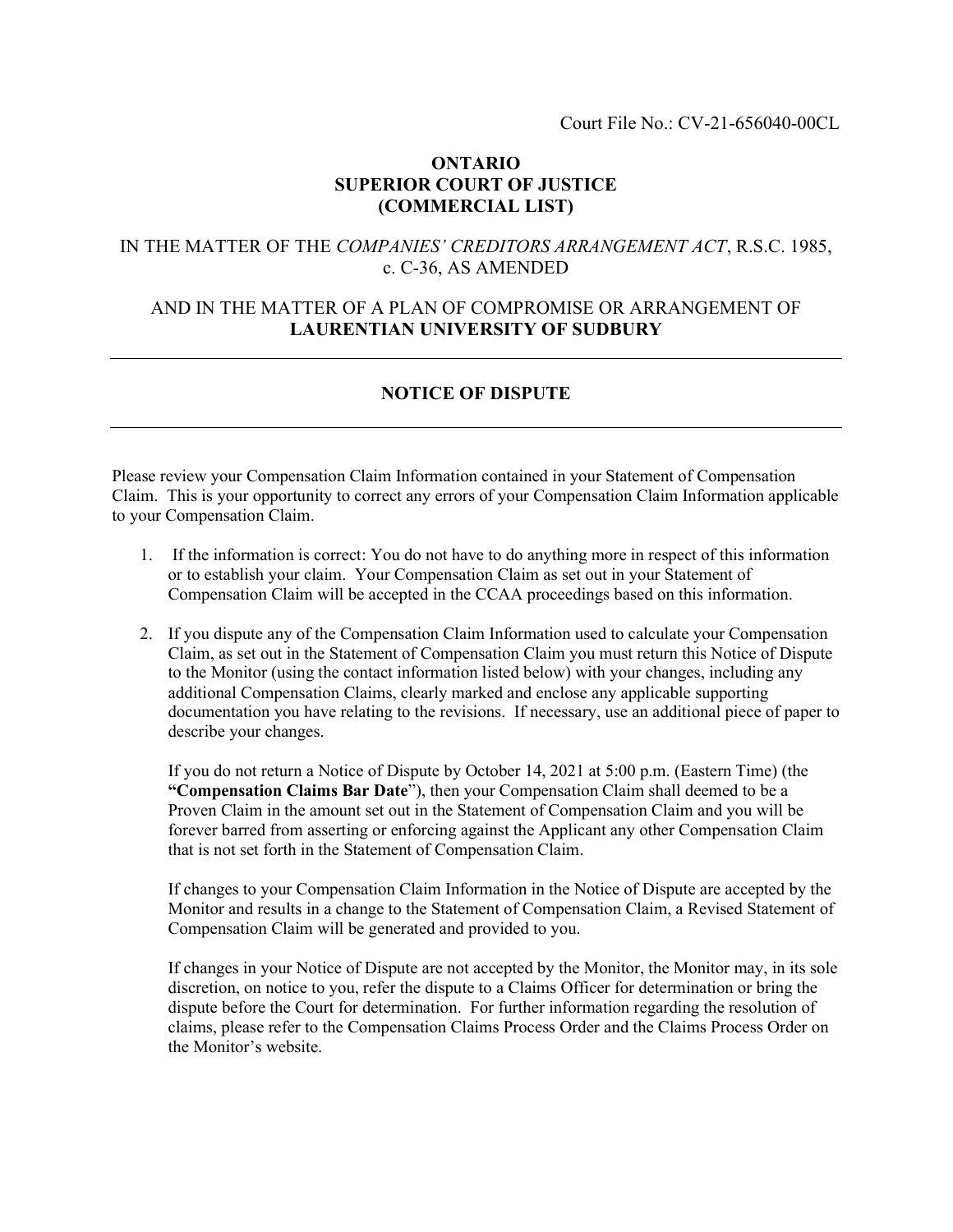| Line           | <b>Personal Information</b>                                         | Details per LU                               | Correction, if |
|----------------|---------------------------------------------------------------------|----------------------------------------------|----------------|
| #              |                                                                     | <b>Records</b>                               | any            |
|                |                                                                     | <b>Former and Current Employee Claimants</b> |                |
| 1              | Name                                                                |                                              |                |
| $\overline{2}$ | Colleague Number                                                    |                                              |                |
| 3              | <b>SIN</b>                                                          |                                              |                |
| $\overline{4}$ | Female or Identify as Female                                        |                                              |                |
| 5              | Date of Birth                                                       |                                              |                |
| 6              | Continuous Service Start Date                                       |                                              |                |
| $\overline{7}$ | <b>Title Position</b>                                               |                                              |                |
| 8              | Tenure Type (LUFA only)                                             |                                              |                |
| 9              | Base Salary as of April 30, 2021                                    |                                              |                |
| 10             | Current Employment Status with LU                                   |                                              |                |
| 11             | Last Employment Date at LU                                          |                                              |                |
| 12             | <b>Termination Notice Date</b>                                      |                                              |                |
| 13             | Resignation or Retirement Notice                                    |                                              |                |
|                | Date, Limited Term End Date,                                        |                                              |                |
|                | Permanent Recall date                                               |                                              |                |
| 14             | Union/Pay Class Group                                               |                                              |                |
| 15             | <b>Employee Overload Teaching</b>                                   |                                              |                |
|                | <b>Credits Accrued</b>                                              |                                              |                |
| 16             | Total Accrued Administrative Leave                                  |                                              |                |
|                | (weeks)                                                             |                                              |                |
| 17             | <b>Salary Continuance Remaining</b><br>Term as of February 1, 2021  |                                              |                |
| 18             | Salary Continuance Payment per<br>Term                              |                                              |                |
| 19             | <b>Benefit Continuance Remaining</b><br>Term as of February 1, 2021 |                                              |                |
| 20             | <b>Benefit Continuance – Benefits</b>                               |                                              |                |
|                | Entitled to                                                         |                                              |                |
| 21             | Vacation carryforward days from<br>July 1, 2019 to June 30, 2020    |                                              |                |
| 22             | Annual Vacation Entitlement (days)                                  |                                              |                |
|                | during July 1, 2020 to January 31,<br>2021                          |                                              |                |
| 23             | Vacation days / pay taken from July                                 |                                              |                |
|                | 1, 2020 to Jan 31, 2021                                             |                                              |                |
| 24             | Years contributed to RHBP                                           |                                              |                |
| 25             | RHBP Plan Type (Single/Family)                                      |                                              |                |
| 26             | Surviving Spouse or Dependent of                                    |                                              |                |
|                | Retiree                                                             |                                              |                |
| 27             | Retiree Date of Death                                               |                                              |                |
| 28             | SuRP Type (Retirees)                                                |                                              |                |
| 29             | SuRP entitlement (Retirees)                                         |                                              |                |
| 30             | Remaining Term of SuRP (Retirees)                                   |                                              |                |
| 31             | ISuRP lump sum entitlement                                          |                                              |                |